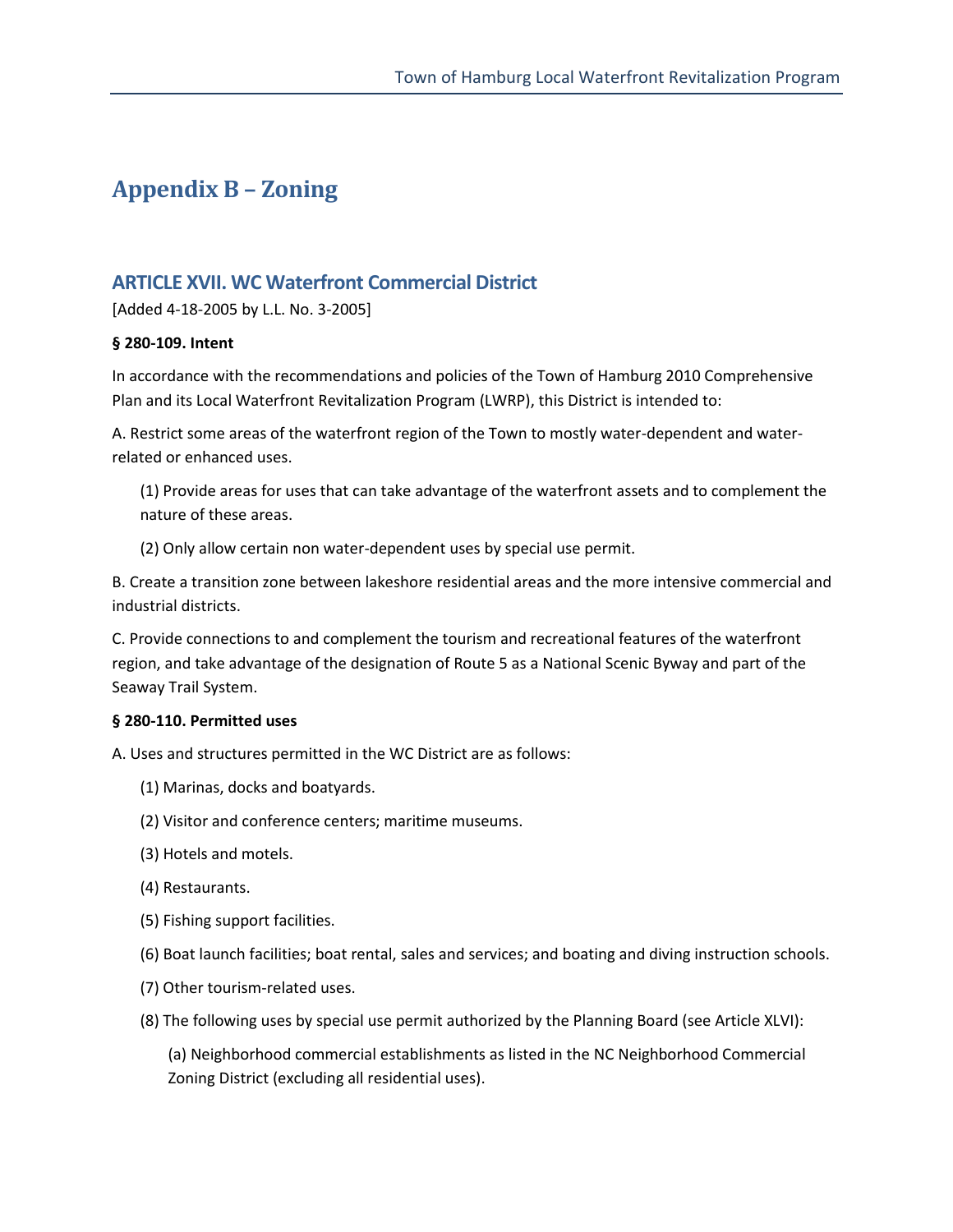(b) Business and professional offices.

(c) Commercial/residential uses (a building consisting of at least 50% of an approved commercial use and the remainder of the building, a residential use).

(d) Water-dependent light industrial uses (for consideration: allowable uses in the M-1 Zoning District and those in the M-2 Zoning District, except truck terminals/dispatch and transfer facilities).

(e) Nursery schools and day-care facilities.

B. Accessory uses and structures: Unless otherwise specified, accessory uses and structures customarily incidental to permitted principal uses.

#### **§ 280-111. Minimum lot size**

Unless otherwise provided, the minimum lot size in the WC District shall be as specified in this section:

A. Lot area: Lot area will be based on the size of the building, parking requirements and landscaping.

B. Lot width at the building line: 75 feet.

#### **§ 280-112. Lot coverage**

Lot coverage requirements are as follows:

A. Maximum: 75%.

#### **§ 280-113. Maximum height of buildings**

A. Unless otherwise provided, the maximum height of principal buildings in the WC District shall be 30 feet.

B. Accessory buildings shall be limited to two stories and 30 feet.

#### **§ 280-114. Required yards**

Unless otherwise provided, the minimum required yards and other open spaces in the WC District shall be as specified in this section.

A. Front yard: 30 feet.

B. Side yards; principal buildings: none required, except that:

(1) Where a side yard is provided, it shall be no less than five feet.

2) Where a side yard abuts any R District boundary, it shall be not less than 20 feet or the height of the principal buildings, whichever is greater.

- (3) Where a side yard is used for either vehicular ingress or egress, it shall be at least 12 feet.
- (4) Where a side yard is used for vehicular ingress or egress, it shall not be less than 25 feet.
- C. Rear yard minimum: 30 feet.

#### **§ 280-115. Off-street parking and signs**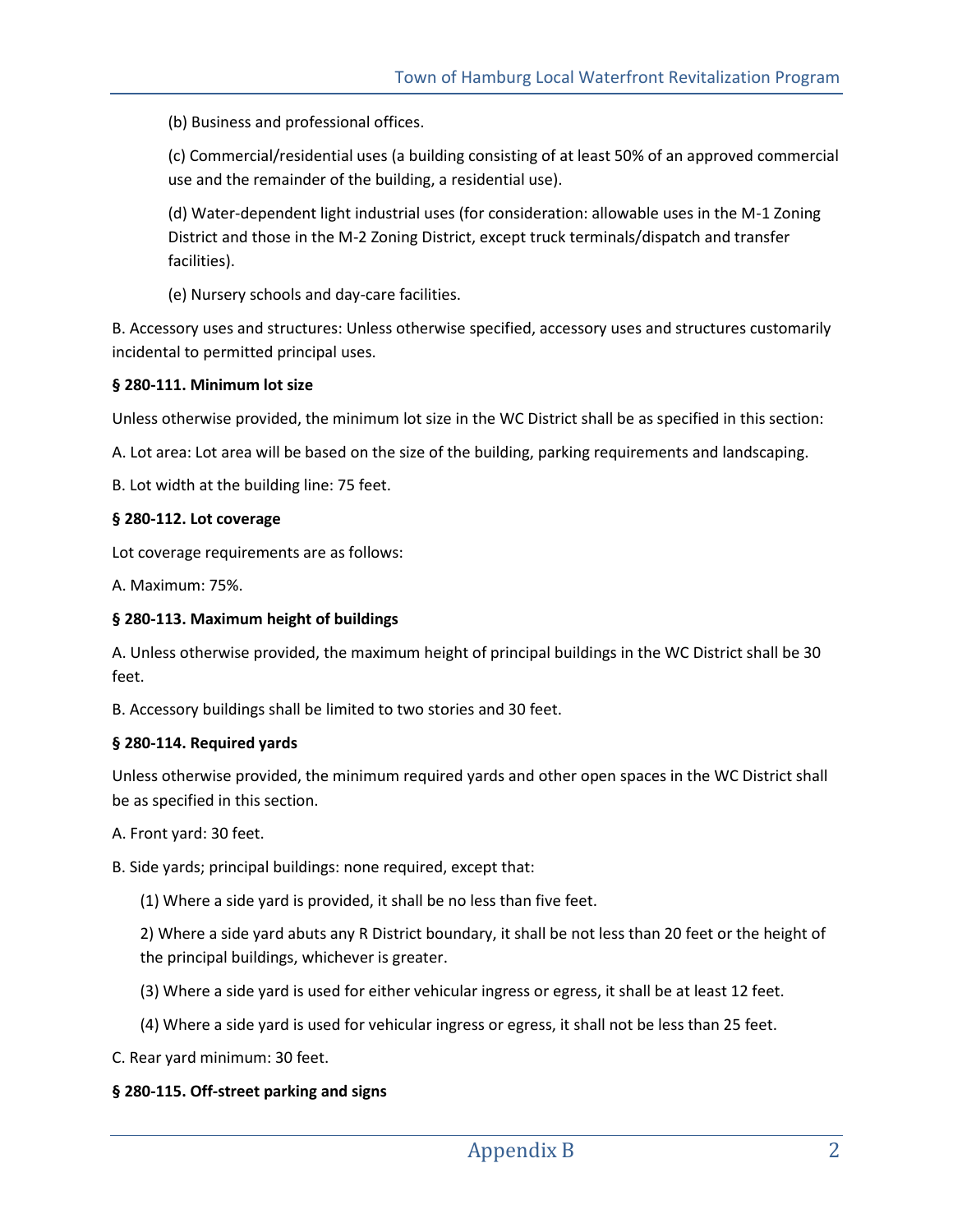For applicable off-street parking regulations, see Article XXXII. For applicable sign regulations, see Article XXXVI.

## **§ 280-116. Supplemental regulations**

For applicable supplemental regulations pertaining to height, area or open space, see Articles XXXVI through XXXIX.

## **§ 280-117. Landscaping requirements**

Landscaping treatments shall be undertaken as directed by the Planning Board to retain the aesthetically enhanced look and waterfront character of the area.

## **§ 280-118. Architectural requirements**

Buildings shall not be constructed so as to alter or eliminate significant views of the lake. Building elevation plans must be submitted to the Planning Board which reflect designs that accomplish the aesthetically enhanced look described in the objectives section of this Code, and any applicable zoning overlay requirements.

# **ARTICLE XXVI - Lakeview Overlay District**

[Added 2-22-1999 by L.L. No. 3-1999]

## **§ 280-172. Purpose and intent**

A. In accordance with the recommendations and policies of the Town of Hamburg 2010 Comprehensive Plan (1997 Master Plan update), the purpose of this overlay district is to preserve the rural nature and important natural resources of the Lakeview area of the Town. This district contains significant tracts of freshwater wetlands and woodlands, as well as wildlife habitats and management areas and designated conservation areas. This overlay district is also intended to encourage the renewal of existing commercial development areas in an effort to revitalize the Lakeview hamlet and provide for diversification of the land uses in this area.

B. The Lakeview Overlay District regulations will supplement the underlying zoning restrictions and provide for harmonious, safe and orderly development within the district.

## **§ 280-173. Boundary description**

As indicated on Map 14 in the Town of Hamburg 2010 Comprehensive Plan, the Lakeview Overlay District shall encompass all that land area that is located southeast of Old Lakeshore Road and the shoreline of Lake Erie; southwest of Amsdell Road; northeast of the boundary with the Town of Evans; and northwest of the boundary of the Southwestern Boulevard Overlay District. A portion of this district is also situated northwest of the New York State Thruway, south of Amsdell and Rogers Roads, and southeast of the boundary of the Southwestern Boulevard Overlay District.

#### **§ 280-174. Objectives**

To carry out the intent of the Lakeview Overlay District, application of the special restrictions and regulations contained herein shall be founded upon the following objectives: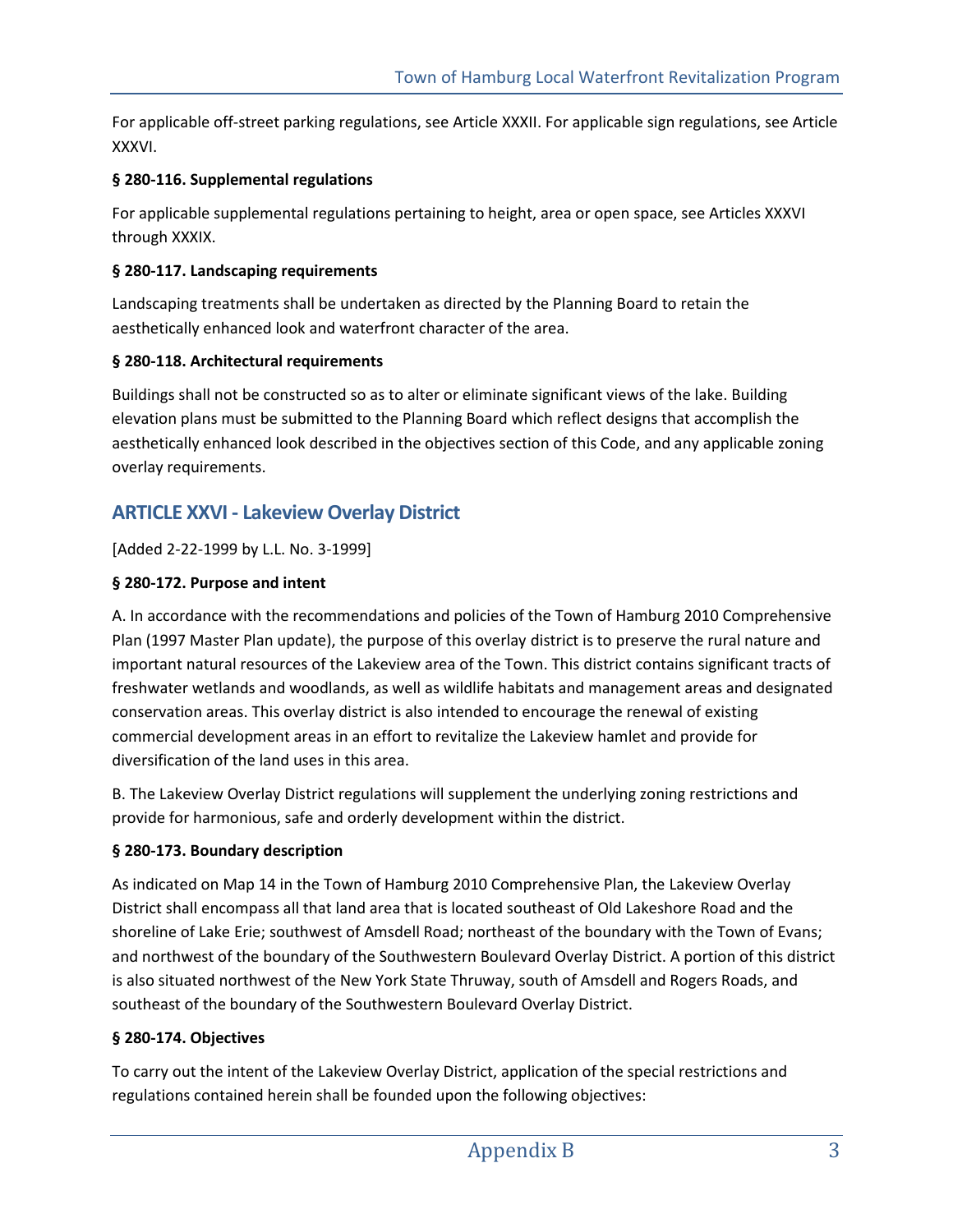A. Guidelines and objectives for development.

(1) Suburban development shall be minimized to control growth.

(2) Rural development guidelines shall be applied to manage growth and achieve a more desirable environment than what would be possible through the strict application of existing zoning regulations.

(3) Existing commercial development shall be restored and improved, and any additional commercial uses shall be concentrated only in the hamlet area to revitalize this portion of the overlay district.

(4) Standard road frontage lots and commercial strip development shall be discouraged to allow for the development and physical site arrangements that would further the goals of the Town of Hamburg 2010 Comprehensive Plan.

(5) The aesthetics and layout of proposed development shall be reviewed to prevent the area from taking on a suburban appearance.

(6) Land use controls shall separate density from lot size, allowing for smaller lots, provided that overall density guidelines are maintained, thereby preserving open space. (See Subsection A (7).)

(7) As recommended in the 1994 Open Space/Recreation Plan, cluster development shall be required for all proposed subdivisions that contain important natural resources and open space.

(8) Additional sewer extensions (both public and private) shall be restricted in the district, and extensions currently under consideration by the county should be evaluated in relation to the recommendations of the Town of Hamburg 2010 Comprehensive Plan.

(9) All site plan and subdivision plats should be reviewed for conformance with the recommendations set forth in the Town of Hamburg 2010 Comprehensive Plan.

(10) In all major and minor subdivisions, and multiple-dwelling structures located in the Lakeview Overlay District, all extensions of private utility and communication distribution facilities shall be installed below grade. Where existing overhead distribution facilities are already in place, service from lot line to the proposed house shall be installed below grade. Installation shall be in the manner prescribed by the Building Code and utility company having jurisdiction. Where facilities are provided, they shall be planned to anticipate future utility needs.

[Added 8-4-2003 by L.L. No. 4-2003]

B. Guidelines and objectives for environmental preservation.

(1) Important environmental and cultural features shall be preserved and enhanced to further the goals of the Town of Hamburg 2010 Comprehensive Plan.

(2) Important environmental and cultural features shall be mapped to illustrate existing conditions for all site plan and subdivision applications to depict existing conditions and permit effective site development analysis.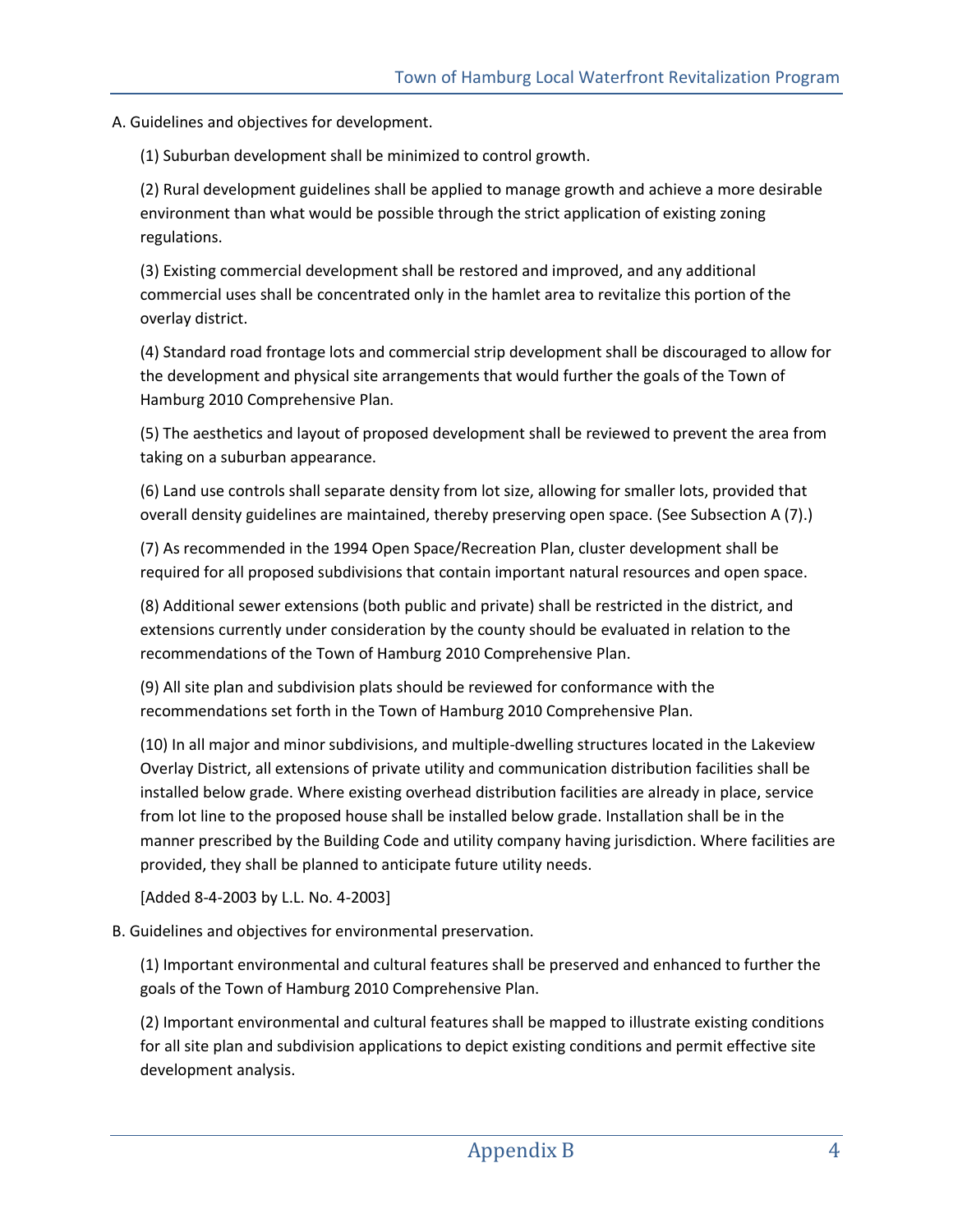(3) Major subdivisions shall not be permitted on soils that have a poor capacity for percolation (i.e., rates or conditions that would not allow the use of a standard or raised-bed subsurface wastewater disposal system) to protect important natural resources.

(4) In accordance with the Town of Hamburg Tree Preservation Law, the amount of land clearing shall be minimized and development shall be designed around significant resources onsite, i.e., wetlands, steep slopes, scenic vistas, floodplain boundaries, significant woodlands, etc.

(5) Important habitats on the site should be identified, and the relative value of these areas for supporting wildlife should be determined.

(6) Trees of a minimum size of eight-inch diameter at breast height (DBH), all important trees and any significant stands of vegetation shall be preserved to the greatest extent possible.

(7) Conservation easements, land dedications and other methodologies shall be utilized, wherever possible, to preserve areas of significant open space and/or important natural resources.

(8) All site plans and subdivision plats shall be reviewed for conformance with the Town of Hamburg 1994 Open Space/Recreation Plan and the 2010 Comprehensive Plan.

## **§ 280-175. Permitted and accessory uses**

A. The uses permitted in the Lakeview Overlay District shall be the same uses permitted in the underlying zoning district(s).

B. Clustered development shall be encouraged, and in certain cases required, in accordance with the provisions of § 280-282A of the Town of Hamburg Zoning Code.

C. The accessory uses permitted in the Lakeview Overlay District shall be the same assessment uses permitted in the underlying zoning district(s).

## **§ 280-176. Subdivision regulations**

The division of lands, regardless of the zoning classification, shall be subject to Chapter 230, Subdivision of Land, of the Code of the Town of Hamburg. The following special regulations shall apply to all subdivision of lands within the Lakeview Overlay District:

A. Minor subdivisions.

(1) Minor subdivision plans must clearly depict all features identified in the Town of Hamburg Open Space/Recreation Plan and all other important environmental and cultural features in relation to the approximate locations of proposed homes and driveways on the property.

(2) Road frontage lots (lots fronting existing roads with each lot having its own driveway connecting to the existing road) are discouraged in minor subdivision layouts. If standard road frontage lots are proposed, the bulk requirements for frontage (building and front line) and lot size shall be increased by 25%, and these lots must be laid out to encourage the preservation of all important environmental and cultural features. (For example, in an RA District the bulk requirements for road frontage lots are amended to: lot area = 2.5 acres; lot width at building line = 250 feet; lot width at front line = 125 feet.)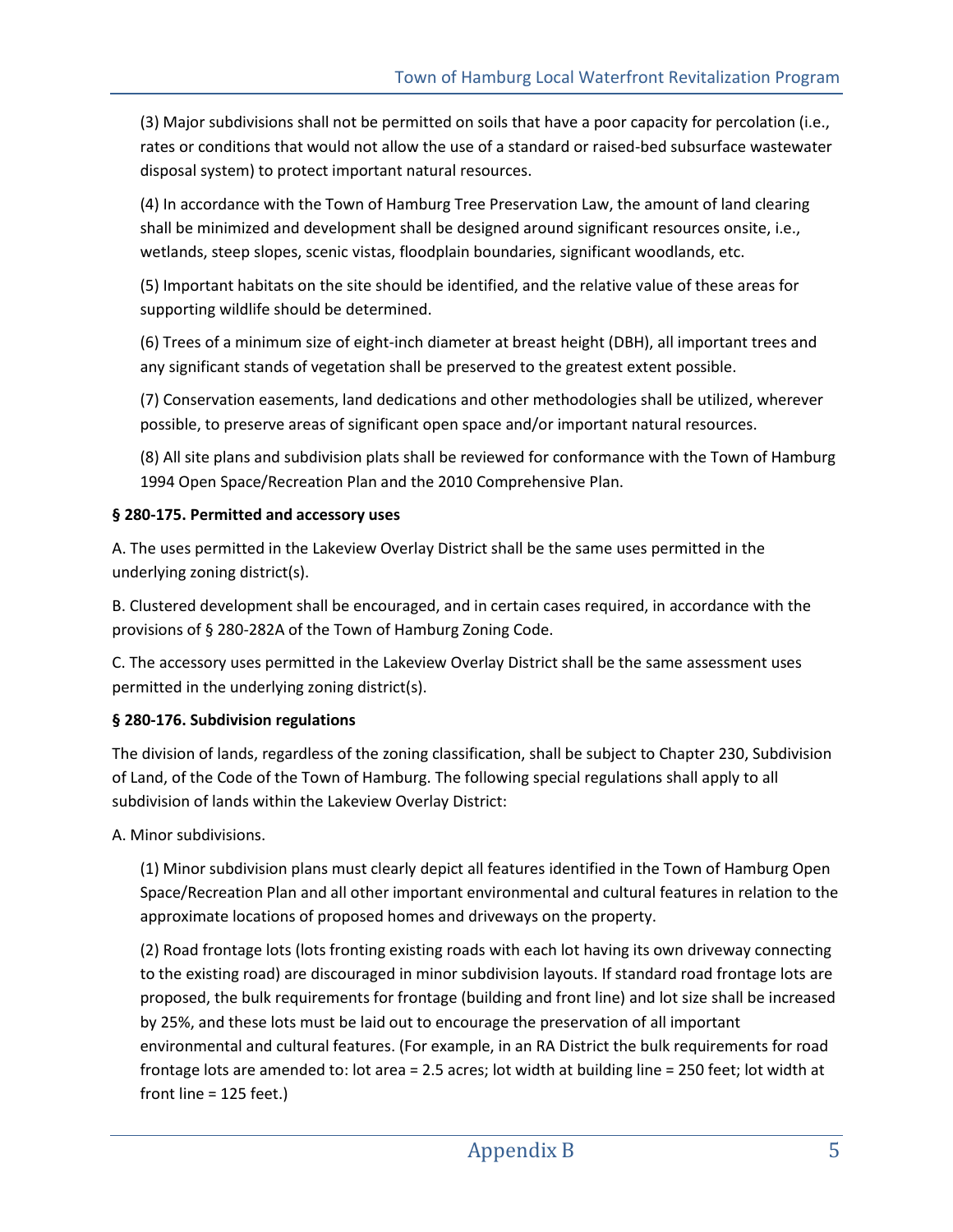(3) Areas with significant trees along the road frontage must be identified and preserved to the greatest extent practicable. Predetermined driveway and home locations, as required under § 280 176A(1), will help to minimize tree loss during construction. Penalties and/or replacement of trees will be imposed and enforced by the Building Inspector if unauthorized tree losses occur during construction.

(4) Creativity and flexibility in site design shall be encouraged, including variation in the configuration of lots (clustering) and building setbacks, as well as the utilization of conservation easements, deed restrictions, flag lots, common driveways, curved driveways, the preservation of stone walls and hedges, and the like.

(5) Where other creative site design techniques are proposed to preserve the rural character of the area, the Planning Board may allow for the reduction of bulk requirements by up to 25% to further accomplish these goals, as long as they met all health code requirements and do not increase the overall allowable density that would be allowed for the parcel under the existing zoning district requirements. All cluster development proposals shall comply with § 280-282 of the Town of Hamburg Zoning Code.

B. Major subdivisions.

(1) Major subdivision plans must clearly depict all features identified in the Town of Hamburg Open Space/Recreation Plan and all other important environmental and cultural features in relation to the locations of the proposed homes on the property.

(2) The subdivision must be laid out to incorporate all important natural and cultural features; these features must be preserved to the greatest extent practicable.

(3) Standard road frontage lots are highly discouraged. Where they are proposed, the following shall apply:

- a) The bulk requirements for frontage and lot size shall be increased by 50%.
- b) A minimum of 50 percent of all trees located in the front and side yard setback areas must be preserved.
- c) Penalties will be imposed and enforced by the Building Inspector for the unauthorized loss of trees during construction.
- d) All lots must be laid out to encourage the preservation of all identified environmental and cultural features.

(4) Clear cutting of trees for subdivision lots shall be prohibited. In accordance with the Town of Hamburg Tree Preservation Law, plans shall be submitted that clearly delineate those vegetated areas of the site that will be preserved and those areas that will be disturbed for the construction of homesites (including driveways, septic systems, lawns, etc.). No more than 1/2 acre of any building site shall be cleared for the construction of a single-family home. In cluster developments this requirement can be reduced by the Planning Board.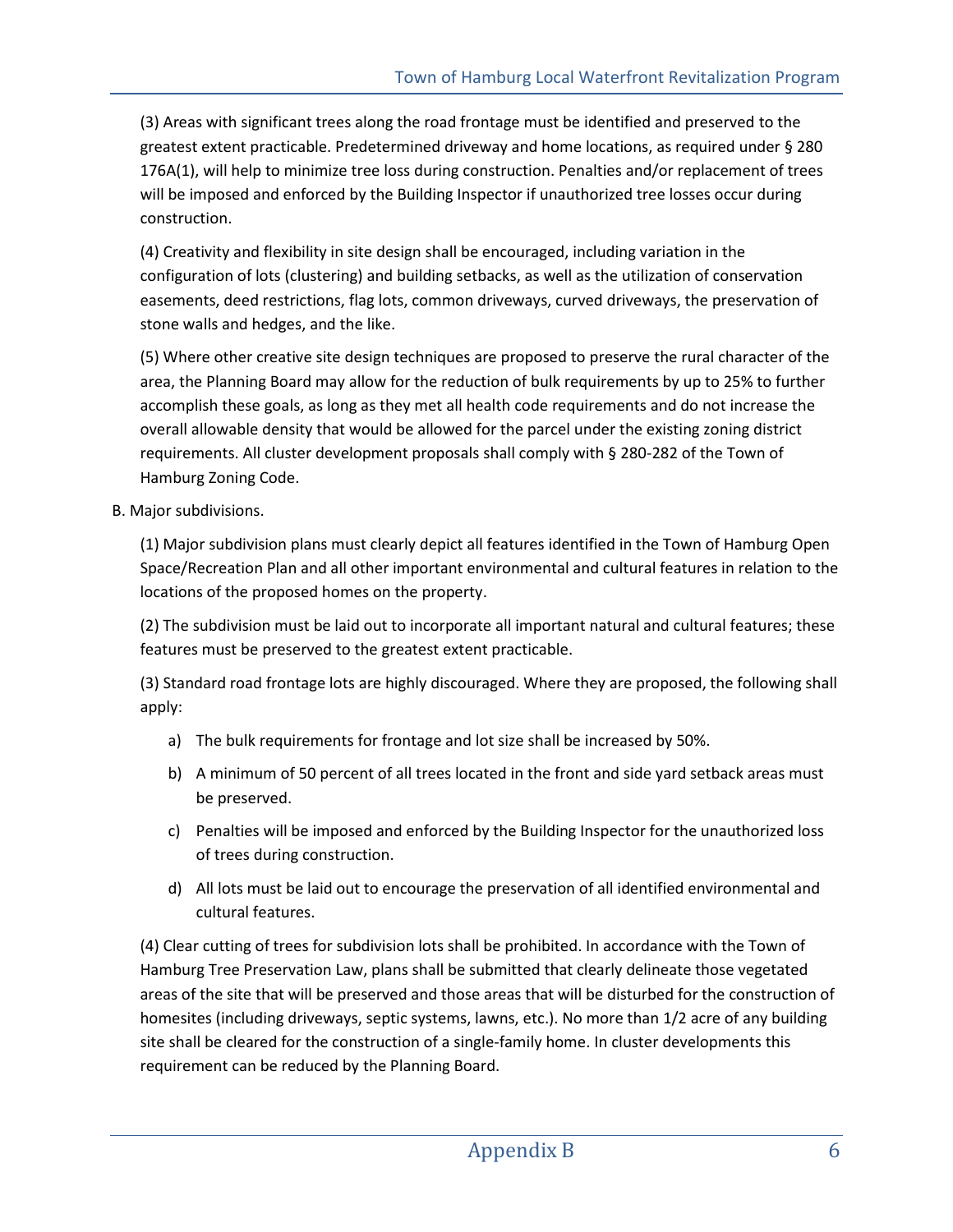(5) All major subdivisions (in areas not having public sewers) must include the submission of percolation test results performed by a licensed engineer. If the results indicate that a standard or raised-bed subsurface wastewater disposal system cannot be used, the subdivision shall not be approved unless a public sewer system is available to the site.

(6) All proposed projects that include lands identified in the Town of Hamburg Open Space/Recreation Plan must submit a clustered site design layout that incorporates the preservation of all identified important natural and cultural features. All cluster developments must comply with the provision of § 280-282 of the Town of Hamburg Zoning Code.

(7) In certain cases, to preserve the rural character of the Lakeview Overlay District, the Town may allow the establishment of open development areas, pursuant to § 280-a, Subdivision (4) of the New York State Town Law.

(8) For properties that do not contain features identified in the Town of Hamburg Open Space/Recreation Plan, creativity and flexibility in site design shall be encouraged, including variation in the configuration of lots (clustering) and building setbacks, as well as the utilization of conservation easements, deed restrictions, flag lots, common driveways, curved driveways, the preservation of stone walls and hedges, and the like.

(9) Entrances to proposed subdivisions must be designed in a manner that will discourage extended views of the subdivision. Corner lots at entrance points shall front on the new entrance road and these homes will be set back a minimum of 100 feet from the intersection.

C. The Planning Board may waive or modify any requirements under this section where an undue hardship on the property owner is clearly demonstrated and, that in doing so, the intent and purpose of the district is not diminished.

[Amended 6-14-1999 by L.L. No. 5-1999]

## **§ 280-177. Other development requirements**

A. Other residential development proposals must comply with the requirements established herein for major subdivisions.

B. Commercial development within the Lakeview Overlay District shall comply with the following restrictions:

(1) All commercial development shall be located in existing commercially zoned districts and limited to the hamlet section of the Lakeview area.

(2) The Town of Hamburg Planning Board shall encourage the creative reuse of existing commercially zoned properties.

(3) Proposed commercial structures shall be designed to preserve and continue the rural character and appearance of the hamlet. All site plan applications shall include perspective drawings to illustrate the proposed design.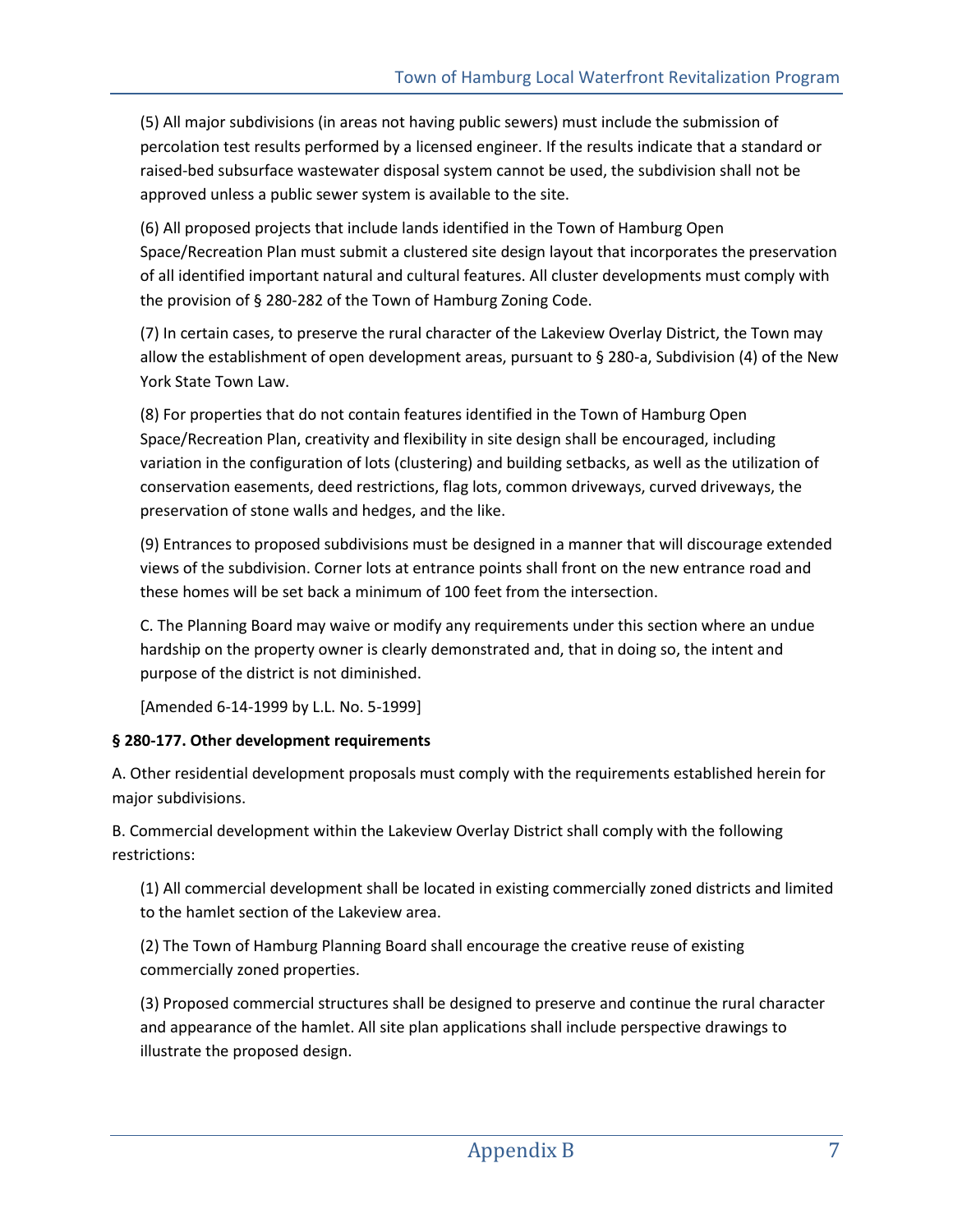# **ARTICLE XXX. Route 5 Overlay District**

## **§ 280-198. Intent**

In accordance with the recommendations and policies of the Town of Hamburg 2010 Comprehensive Plan and Local Waterfront Revitalization Program (LWRP), the purpose of this zoning overlay is to establish measures to improve the quality of development and aesthetics along the Route 5 corridor. Such measures are designed to improve business conditions and enhance economic development opportunities, while at the same time to restore and continue the traditional community character for this area of the Town. These regulations will also help to alleviate traffic congestion and highway safety concerns along this section of the Town's highway system to create a more pedestrian-friendly environment. This overlay will allow the Town to better manage development and the expansion of commercial uses along Route 5 and enrich the overall visual quality and quality of life of the area.

#### **§ 280-199. Boundaries**

This zoning overlay district shall encompass the corridor of New York State Route 5, also known as "Lake Shore Road," in the Town of Hamburg, extending southwest from the municipal boundary with the City of Lackawanna to the intersection with Old Lake Shore Road.

## **§ 280-200. Objectives**

The special regulations and requirements contained herein, which govern all potential development and redevelopment with the boundaries of the Route 5 Overlay District, are founded upon the following objectives:

A. Establish design regulations that encourage compatible building arrangements, size and form, character and landscaping to provide for a more livable, harmonious and diverse community environment.

B. Development and redevelopment should be designed to create a sense of identity and redefine the character of the commercial areas along Route 5 as "destinations" rather than "drive throughs." Development and redevelopment in this area should reestablish, continue and preserve the character of these hamlet areas to revitalize the community environment.

C. Ensure that new structures and structural modifications are designed at a scale that is conducive to the area and invites human interaction. Building designs, site improvements and amenities should be pedestrian-friendly to lend a feeling of hospitality and well-being to the area. Public gathering places, such as parks, promenades and plazas, should be an essential component of site design wherever possible.

D. Development and redevelopment in the commercial hamlets should allow for diversity and include a mix of uses and services that generate activity and interest throughout the day, benefiting persons of all age groups and income levels.

E. Landscaping and other such amenities should be included in site design to improve community aesthetics, protect views of Lake Erie, screen existing parking areas and other adverse views, provide shelter from the elements, and enhance public atmosphere and, where applicable, patron experience.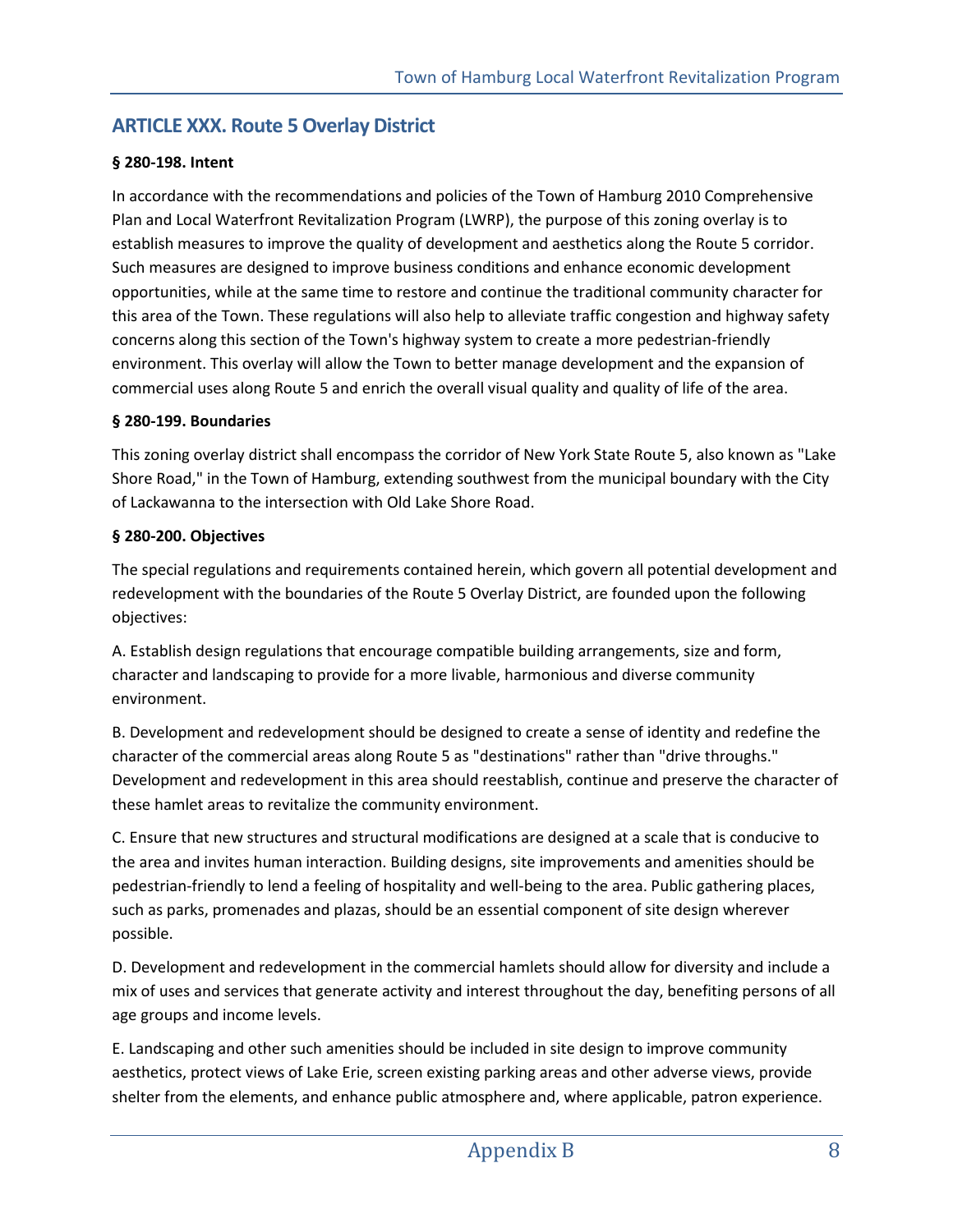F. Whenever possible, natural vegetation and open space should be preserved to the greatest extent possible to provide a natural buffer between residential and business uses situated along Route 5 and to maintain and improve the aesthetic quality of the community.

G. Property maintenance and safety shall be promoted throughout the area to provide a prosperous and inviting area for the public.

H. Development and redevelopment shall be undertaken in a manner that lends protection to structures and properties of historic significance in the area. Demolition of existing structures that possess significant historic value or other elements that contribute to community character shall be discouraged. Building designs should emphasize styles that emulate existing historic character and nautical appeal.

I. The needs of pedestrians and shoppers, and the overall character of the area, should be placed above the needs of motorists through the appropriate placement and design of parking areas, points of ingress and egress, alleys and walkways. Site designs should avoid expansive areas of pavement and excessive curb cuts, unless deemed necessary for the general safety and welfare of the community.

J. Maintain and improve traffic conditions and the walkability and pedestrian circulation of the area as development and redevelopment take place.

K. Establish minimum requirements that recognize the need for safe and efficient traffic operations, which often appear to conflict with the objectives of developers; reduce the number of conflict points along Route 5 to better manage highway access.

## **§ 280-201. Imposition of underlying zoning restrictions**

These overlay district regulations shall be superimposed over, and supplement, the underlying zoning restrictions.

Each use must conform to the development standards required by the underlying zoning district and other provisions of this chapter, as well as this overlay district, and the more stringent standards shall prevail.

## **§ 280-202. Permitted uses and accessory uses**

Within the boundaries of the Route 5 Overlay District, the underlying allowable uses and accessory uses in the underlying zoning districts shall be as specified in this chapter.

# **§ 280-203. Site design provisions**

A. Aesthetic and architectural features. The intent of the following design standards and provisions is to enhance the appearance of the built environment. By adding design detail, you can improve the character and appeal of the community and better define pedestrian linkages and areas for human activity. These improvements, in turn, can result in increased investment in the commercial districts, enhancement of property values, and overall enrichment of the quality of life in the area.

(1) All new buildings shall be set back not less than 15 feet nor more than 50 feet from the property line. This setback area shall be landscaped with grass, trees and shrubs. Parking areas may be allowed within this area at the discretion of the Planning Board.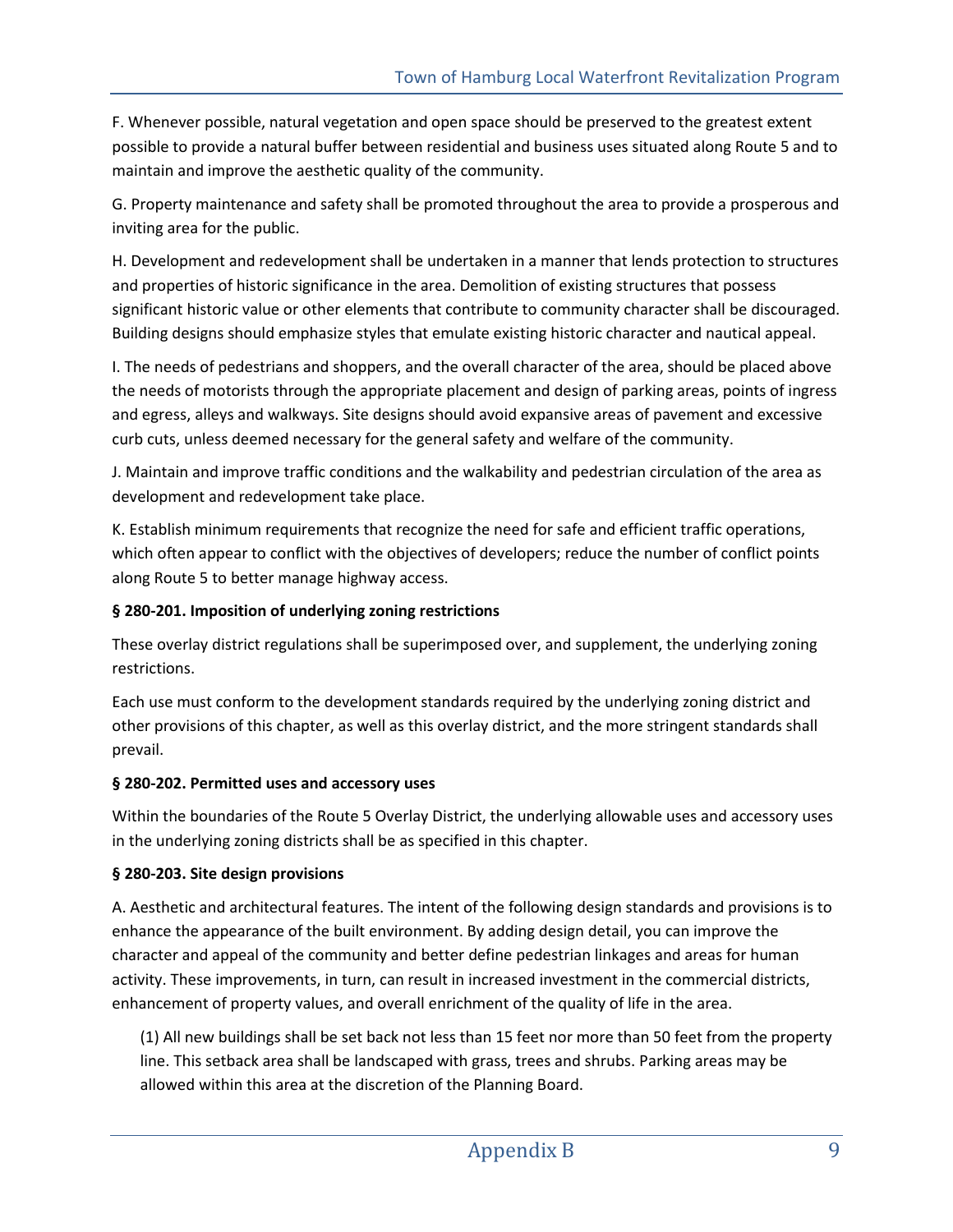(2) A yard area measuring a minimum of five feet wide shall separate proposed parking areas from parking areas located on adjoining parcels.

(3) Windows shall cover a minimum of 35% of any facade facing a roadway, but not exceed 75% of this area.

(4) Refuse dumpsters or containers should be located at the rear of the property and must be properly gated and screened from view with wooden or another style of fencing acceptable to the Planning Board. These structures shall not be located less than 20 feet from adjoining residential properties.

(5) Loading areas shall not face the road.

(6) Flat-roofed structures are discouraged. Flat roofs shall be prohibited on buildings measuring less than 10,000 square feet.

(7) Rooftop mechanics shall be screened from public view by the use of architecturally compatible materials and components.

(8) Ground-level mechanical equipment shall be fully screened from public view through the use of landscaping, fencing or other design treatments compatible with the buildings.

(9) Site design shall demonstrate architectural compatibility of buildings on the site, with consideration given to the appearance and style of surrounding uses. Building designs should emphasize a nautical theme.

(10) Buildings identified to be of historic or distinctive character shall be preserved. The removal or disruption of historic, traditional or significant structures or architectural elements shall be discouraged.

(11) All building facades that would be visible from roadways, parking areas or adjacent sites shall be architecturally designed to enhance aesthetic appearance.

(12) Buildings shall be designed to eliminate long expanses of blank walls of a single color or texture.

(13) The front facade of any building shall be constructed of brick, split block, stone, stucco or wood frame with cedar or lap siding or other materials acceptable to the Planning Board. The use of concrete block, castin- place concrete or cinder block is discouraged.

(14) Buildings designed to advertise or promote a uniform corporate image shall be subject to the review and approval of the Planning Board.

(15) Multi-user structures must be designed in such a way as to avoid the appearance of strip plaza development.

(16) Elevations (minimum front and sides) and an architectural rendering with detailed drawings of façade treatments and selected building materials, specific to the proposed site, shall be submitted to the Planning Board for review and approval.

(17) Outdoor storage areas are subject to the approval of the Planning Board.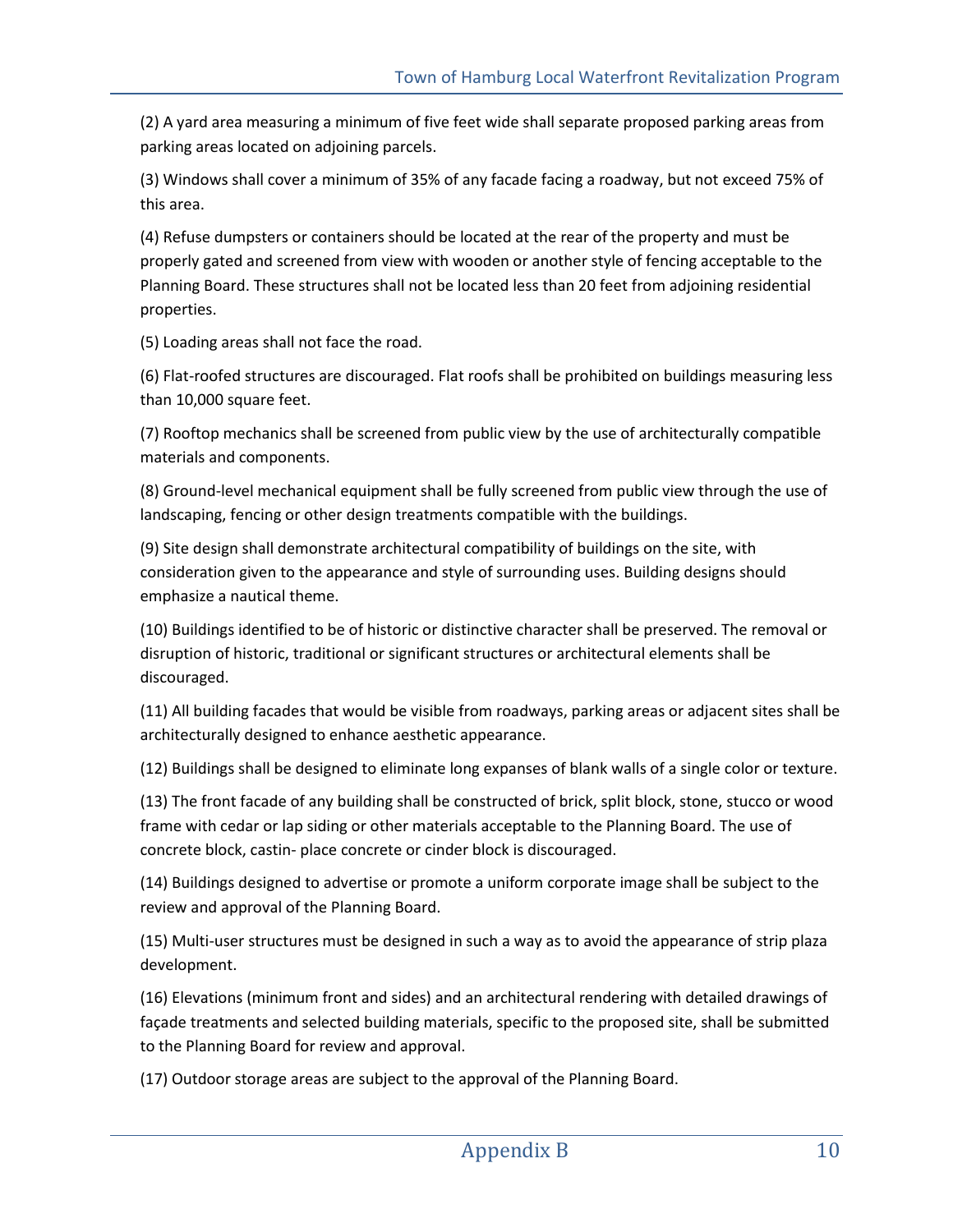(18) Sidewalks measuring no less than five feet in width shall be installed within the right-of-way frontage of the property to allow for adequate pedestrian activity.

(19) Sidewalks or paths should be included as a part of site design to assist with walkability. Where sites are adjacent to municipal sidewalks, they shall be connected with them.

(20) Pedestrian walkways shall be provided between buildings on a single site. Walkways shall also be incorporated into cross-access points.

(21) Pedestrian walkways shall be constructed of concrete or decorative brick or similar materials. The use of blacktop is discouraged.

(22) Walkways located within parking areas shall be properly striped or otherwise delineated.

B. Off-street parking. Off-street parking, loading and stacking areas or structures shall be calculated and designed as required by the underlying zoning, as specified by this chapter.

C. Landscaping; general. Landscaping and the preservation of natural vegetation facilitate the creation of an attractive and harmonious community. The intent of these standards and provisions is to preserve and create a healthful and pleasant setting that relieves the stark, blighted appearance of paved surfaces, provides shade, enhances views of Lake Erie, and improves the general appearance of the built environment. Discouraging the unnecessary clearing and disturbance of land, and encouraging the aesthetic improvement of site development through the use of trees and plantings and the preservation of natural areas, can result in the overall improvement of scenic quality and the stabilization and enhancement of property values and the business environment.

(1) A minimum ground area of not less than fifteen percent (15%) of the total lot area shall be preserved as open space and landscaping.

(2) Not less than 5% of the interior of a parking area designed for 20 cars or more shall be devoted to the required landscaping area and shall be distributed so as to prevent unsightliness and monotony of parked cars.

(3) The interior dimensions of any area or median shall be a minimum of seven feet wide to ensure the proper growth of materials planted therein.

(4) All existing trees larger than 8 inches in diameter, as measured three feet above grade, shall not be removed without prior Planning Board approval. All groups of trees and other natural vegetation shall be incorporated onto the landscaping plan, where feasible. Efforts shall be made to preserve these features, particularly along rear lot lines.

(5) A minimum of one tree per 30 feet of frontage shall be planted in the required front yard setback area. Additional trees shall be planted throughout the developed area at a ratio of one tree per 30 feet of side yard and rear yard dimensions. Trees along the side and rear lot lines may be evenly spaced or clustered together to break up the monotony of the design.

(6) On all lots that do not have an existing vegetated buffer along the rear lot line, the applicant shall vegetate this area with new shrubs and trees, and natural berming or screen fencing at the discretion of the Planning Board.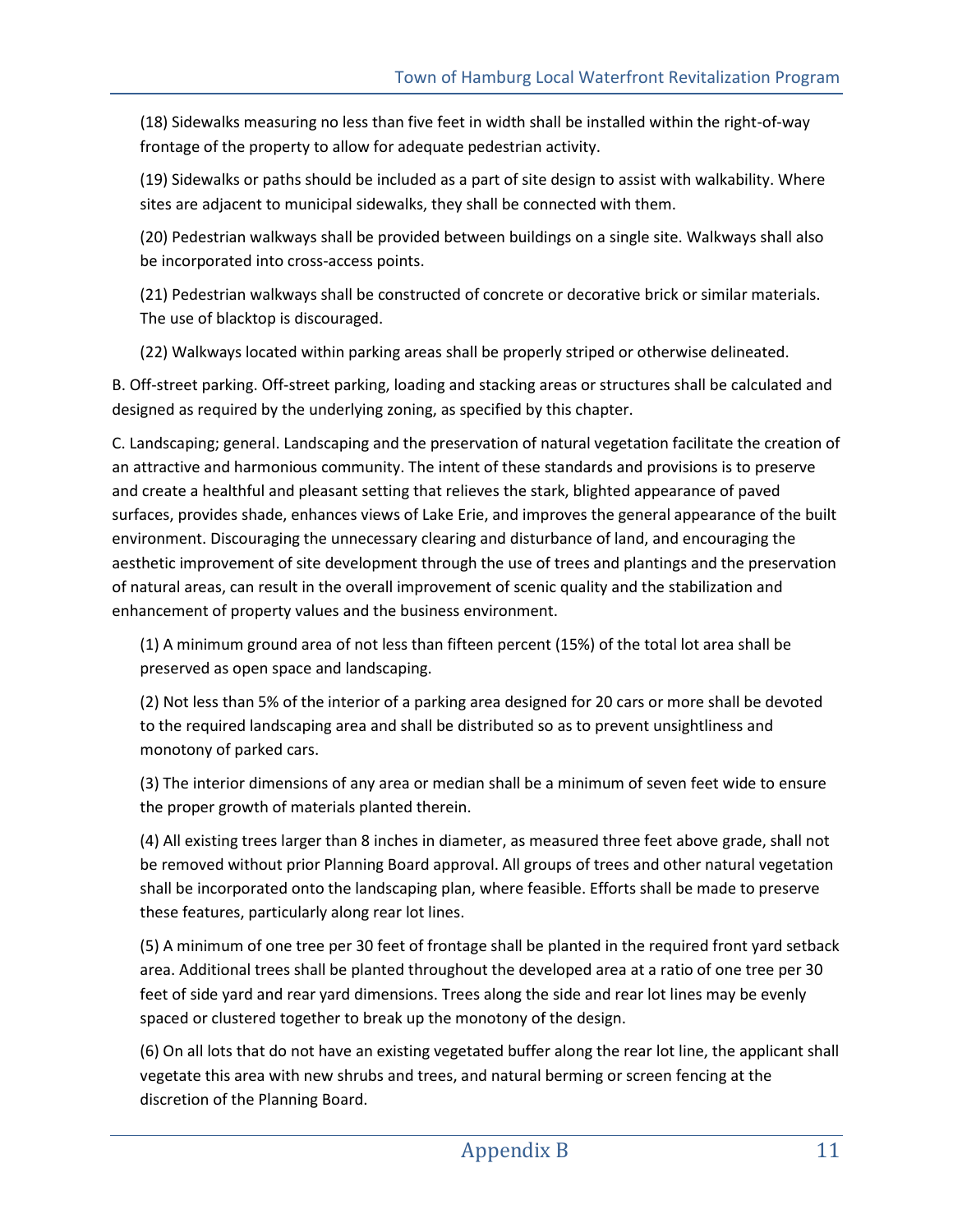(7) Landscape treatments shall be designed as an integral part of the entire development. Existing natural features and vegetation shall be preserved and incorporated into the landscaped areas wherever possible.

(8) All trees planted shall have a minimum caliper of 2 1/2 inches as measured six inches above the ground.

(9) Plastic or other types of artificial plantings or vegetation shall not be permitted.

(10) The primary emphasis of the landscape treatment shall be on trees, and efforts shall be made to preserve existing trees. Shrubbery, hedges, grass and other vegetation should be used to complement the use of trees, but shall not be the sole contribution to the landscape treatment.

(11) Parking, loading and stacking areas and driveways located adjacent to residential districts shall be landscaped by screening and/or buffering. Such screening or buffering shall be so designed that a person standing on the adjacent residential parcel on the minimum setback line, five feet above the average finished grade, would not be able to perceive by eye any uses, activities or automobile lights originating from these areas or driveways. This may be accomplished through the use of various measures, such as fencing, planted materials, earthen berms or any combination thereof. Such measures shall be applied within the required side and rear yards.

(12) All landscaped areas required or permitted by this section shall be maintained and preserved according to the plan as originally approved or amended by the Planning Board. Flora that dies shall be replaced within the next planting season with plantings of a similar nature.

(13) The Planning Board, as a part of site plan review, may reduce the minimum number of offstreet parking spaces required by this chapter by not more than 10%, provided that the land areas so removed are not used to meet the landscaped area herein required and is used exclusively for additional landscaping or open space in accordance with the standards and criteria outlined herein. If at any time thereafter the Planning Board determines that the land area so removed is needed to provide necessary off-street parking, it may order the installation thereof. Any certificate of occupancy issued for any parking area and the building serviced thereby shall be deemed conditional upon the possible requirement for the future installation of additional parking, upon such order by the Planning Board. Failure to comply with such an order within the time fixed thereby shall constitute a violation of this chapter.

D. Signage; general. By lending attention to signage and the visual appearance of signs you can provide for a more enjoyable and scenic community. The intent of the following standards and provisions is to protect and improve property values, create a more attractive economic and business environment and reduce distractions and obstructions that can disrupt the visual appeal of a commercial district. These provisions are aimed at creating a more pleasant and uniform visual setting and eliminating the chaotic and haphazard design, orientation and placement of signage that can result in scenic blight. Signage should be designed at a human scale and in relation to a walkable commercial district.

(1) No sign shall be placed on public property or in the public right-of-way unless specifically authorized.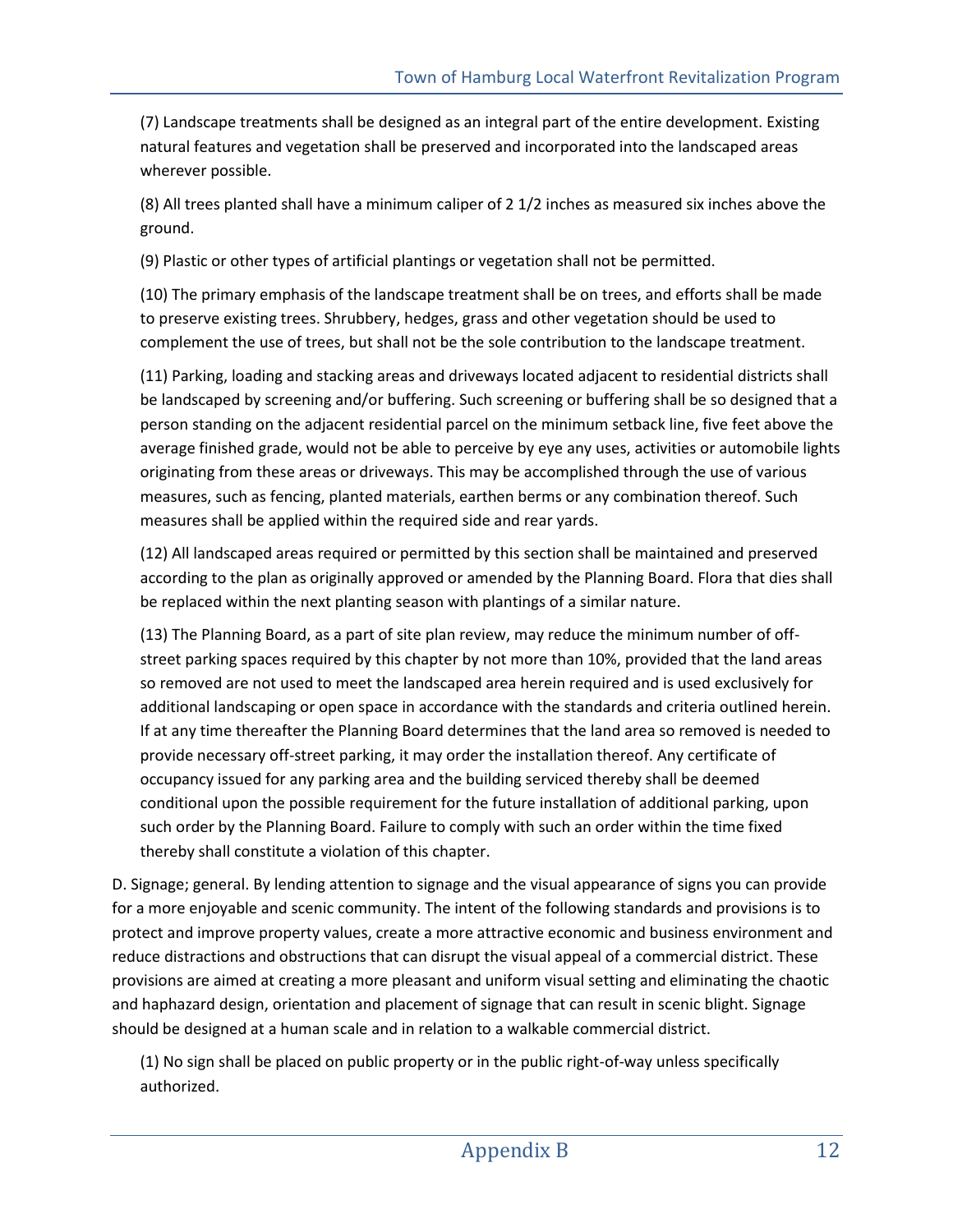(2) No freestanding sign shall be erected on any property with less than 30 feet of frontage.

(3) No sign shall be erected in such a manner as to obstruct free egress from a window, door or fire escape or so as to become a menace to life, health or property.

(4) No sign shall be erected in such a manner as to prevent the driver of any vehicle from having a clear and unobstructed view of any official sign(s), any entrance or exit roadway, any intersection, or approaching or merging traffic.

(5) Proposed signage shall be considered in conjunction with existing signage in the vicinity to ensure compatibility with existing conditions and adherence to the intent of this district.

(6) No signs, except such directional devices as may be required by the federal aeronautical authorities, shall be placed, inscribed or supported on the roof or above the highest part of the roofline.

(7) Electronic signboards, when permitted by the Planning Board, shall be used to report the time and temperature only.

(8) Signs shall be internally lit; no neon lighting or backlit canopies shall be permitted.

(9) Ground-level/monument signage is recommended. In no case shall such signage exceed four feet above grade level or be greater than 60 square feet in area.

(10) Pole signs shall not exceed 12 feet in height, with the lowest member (excluding the pole) not less than six feet above finished grade.

(11) Street address numbers shall be posted on all buildings.

(12) Awning and unlit canopy signs shall contain only the name, logo and street number of the enterprise.

(13) Wall signs shall not exceed more than 50 square feet in area or cover more than 20% of the wall.

(14) The appearance and placement of signage shall be subject to Planning Board discretion as part of the site plan review process.

(15) In addition to the above noted provisions, all signage shall comply with the standards outlined in Article XXXVI, Sign Regulations, of this chapter.

E. Site lighting; General. It is the intent of these standards and provisions to prevent, reduce or eliminate the problems created by improperly designed and installed outdoor lighting. These provisions are intended to eliminate problems of glare, minimize light trespass and help to reduce energy usage and the financial costs of outdoor lighting by establishing standards that limit the area that certain kinds of outdoor lighting fixtures can illuminate and by limiting the total allowable illumination of properties located in the overlay district. The purpose of these standards is to ensure that outdoor lighting does not interfere with the reasonable use and enjoyment of property and to encourage lighting practices that will prevent light pollution by reducing uplight, glare and overlighting. These regulations are also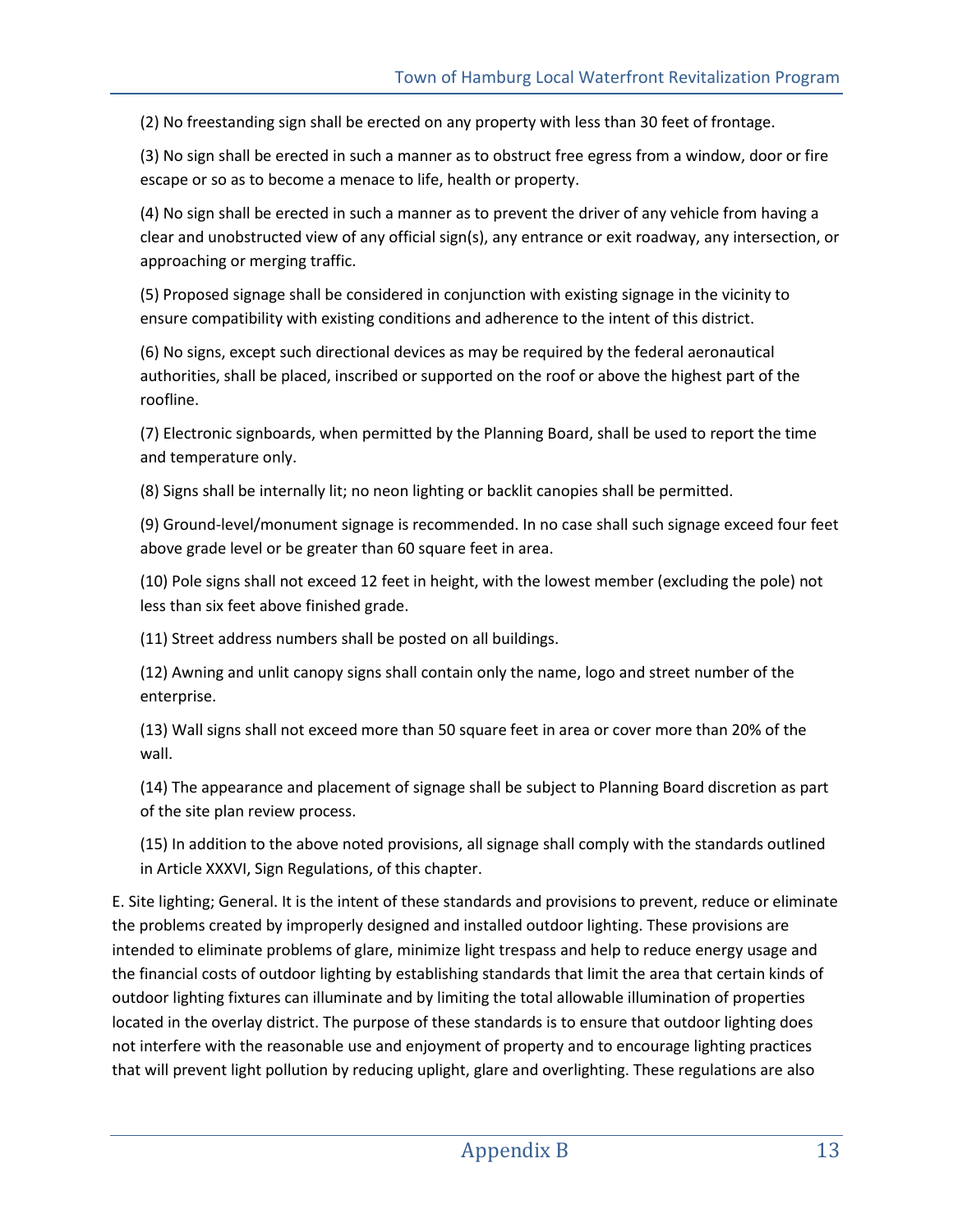intended to provide for the safe movement of traffic, for satisfactory vision for pedestrians and for the guidance of both vehicles and pedestrians.

(1) Lighting design shall not create a nuisance to adjacent residences.

(2) Pole-mounted lighting shall not exceed a total height of 15 feet from finished grade to the top of the fixture.

(3) Lighting illumination levels shall not exceed six lux / 0.6 footcandles.

(4) All external lighting sources shall be designed and shielded to avoid hazardous interference and direct glare onto adjacent streets and properties.

(5) The lenses in pole- and wall-mounted lighting shall be recessed to control the adverse impacts of light spill out and glare.

(6) A mixture of lamp types on the same site shall be avoided.

(7) To provide optimum color rendition, lamps are preferred in the following order: high-pressure sodium, metal halide, low-pressure sodium.

(8) Parking area lighting fixtures shall not be illuminated after 11:00 p.m., unless otherwise approved by the Planning Board, and shall be designed to illuminate the parking area only.

(9) Security lighting and other building lighting will be allowed to operate as long as it does not create a nuisance to adjacent residences.

(10) The appearance and placement of lighting shall be subject to Planning Board discretion as part of the site plan approval process. Lighting plans shall be submitted and must include illumination footprints for review by the Panning Board.

## F. Access management.

(1) General. One of the most important objectives of access management is reducing the potential for conflicts, particularly along the most heavily traveled roads. The best methods for achieving a reduction in conflicts are reducing the number of conflict points and separating through- from local traffic. Land use development and transportation can be brought into balance, and conflicts can be reduced, through appropriate limitations on the number of driveways and the enforcement of driveway and corner clearance standards.

(a) The site layout, location and design of driveways and parking areas should be based on full build-out of the parcel. Future subdivision of the parcel or any future action that is contrary to an approved plan cannot occur without prior Planning Board approval.

(b) Properties with frontage on two or more roads do not have the right to driveway access to all such roads.

(c) Driveways may be required to be located so as to provide shared access and/or cross-access with an abutting parcel or properties.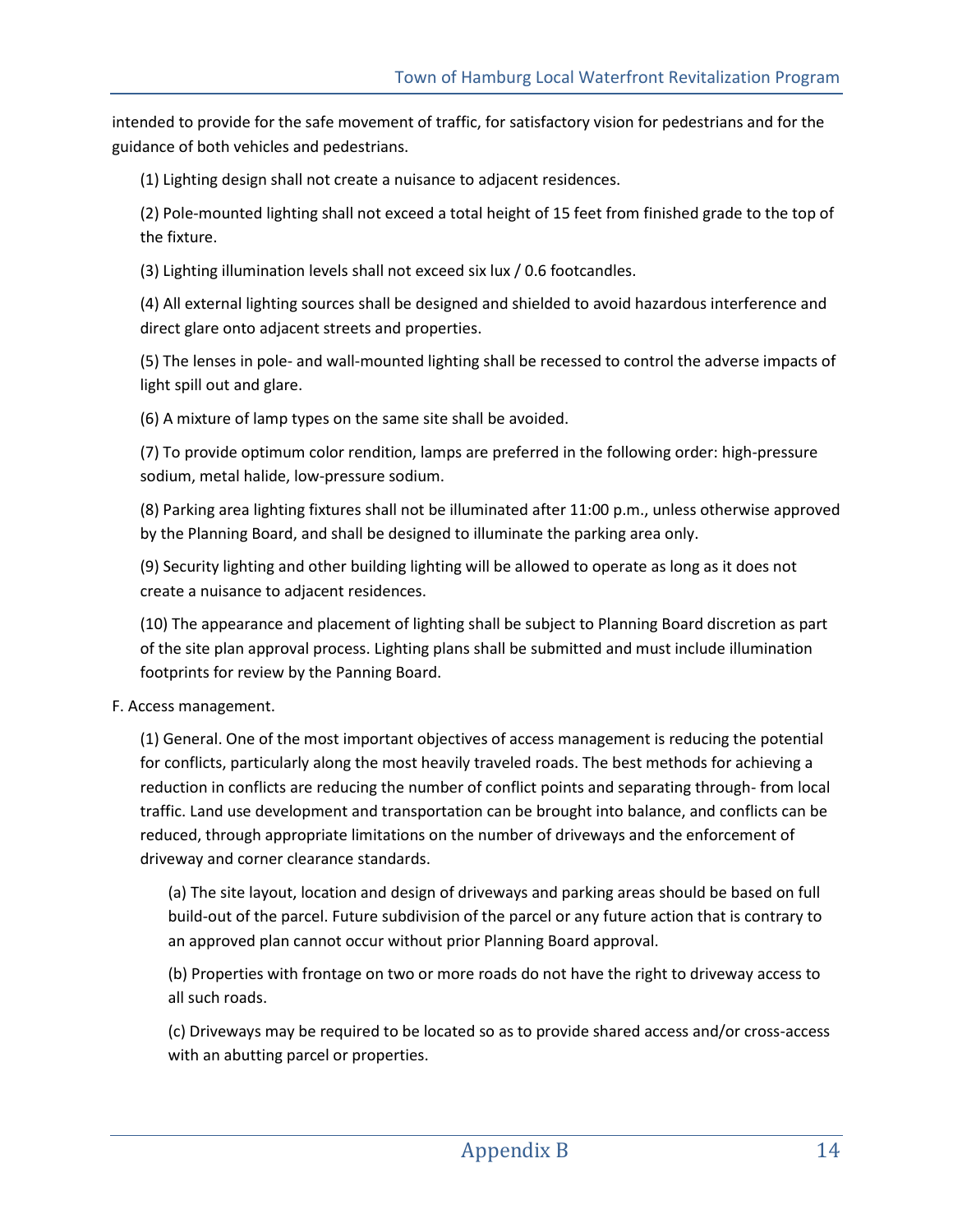[1] Shared driveways and/or cross-access driveways shall be of sufficient width (minimum 20 feet) to accommodate two-way travel for automobiles and for service and loading vehicles.

[2] Shared driveways, cross-access driveways, interconnected parking, and private roads constructed to provide access to properties internal to a subdivision shall be recorded as an easements and shall constitute a covenant running with the land. Operating and maintenance agreements for these facilities shall also be recorded with the deed, where applicable.

(d) Driveway spacing standards shall apply to driveways located on the same side of the road and shall be measured along the road from the center line of the driveway pavement to the center line of the next driveway.

(e) Curb cuts and driveway spacing for new development or redevelopment will be evaluated by the Planning Board on a case-by-case basis to reduce conflicts and ensure traffic safety and efficiency. In certain cases, minimum spacing requirements, as deemed appropriate by the Planning Board and that comply with established state standards, shall be applied as follows:

(2) Corner clearance. Corner properties present special problems because they are extremely attractive to high volume peak-hour traffic businesses whose designs often create conflict areas that overlap with the conflict area of the intersection.

(a) Corner clearance is to be measured along the road from the center line of the driveway pavement to the closest edge of the road pavement. Where road widening is planned or anticipated in the future, corner clearance should be increased to provide for the width of the additional lane.

(b) Driveways for corner properties shall meet or exceed the minimum corner clearance requirements as follows:

## **Minimum Corner Clearance Requirements**

| Type of Access                                     | Minimum Clearance (feet) |
|----------------------------------------------------|--------------------------|
| For partial access, right turns in and/or out only | 100                      |
| For full access, all directional movements         | 220                      |

(c) Driveways should be located outside of the functional area of the intersection or, if this is not possible, driveways should be placed as far as possible from the intersection.

(d) Cross-access to adjoining properties should be encouraged to the greatest extent possible.

(3) Driveway location.

(a) Driveway location will be based on a site plan that has been approved by the Town Planning Board in consultation with the Town Engineer and, where appropriate, the Town Highway Superintendent.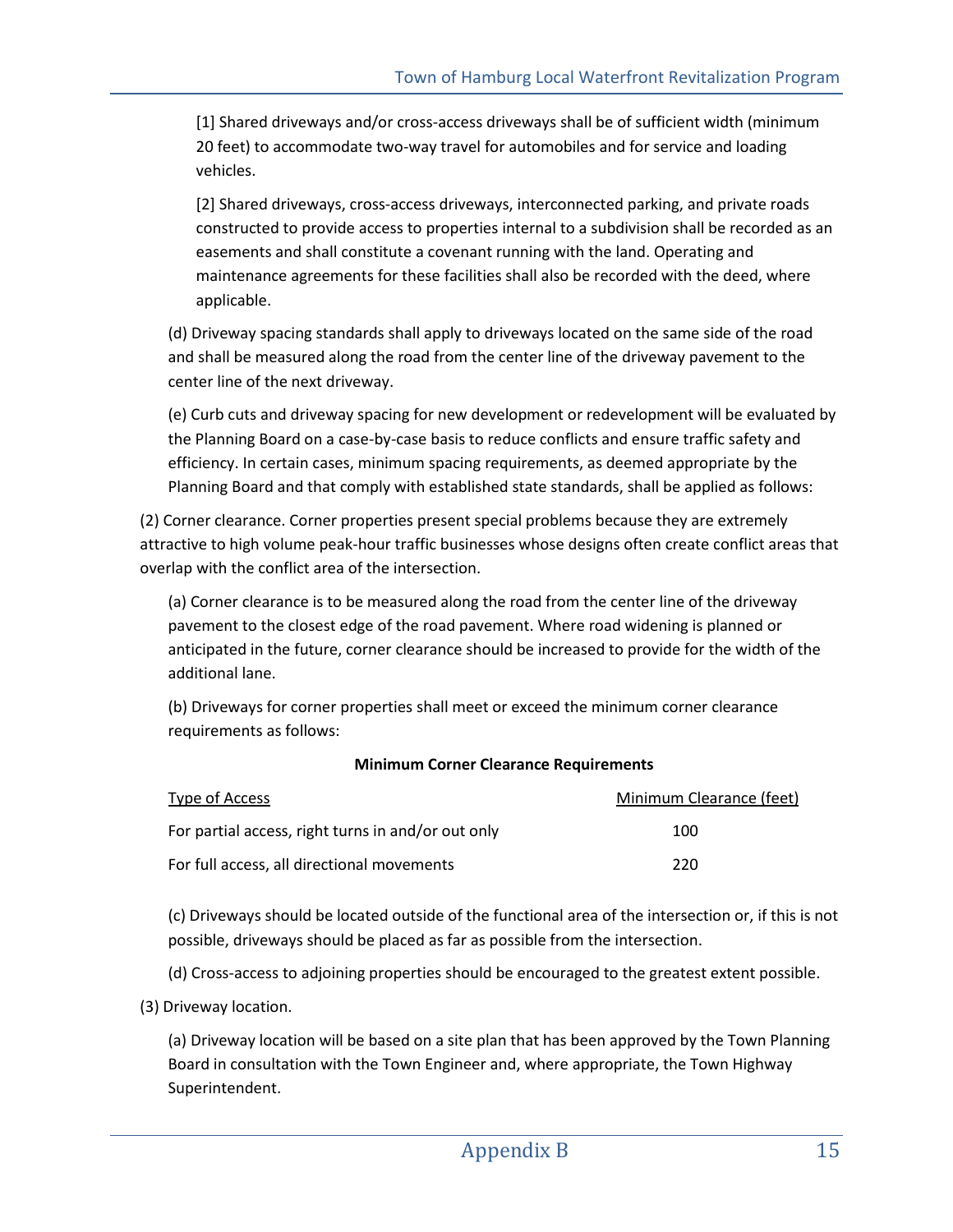(b) Driveways shall be located so as to meet or exceed the minimum driveway spacing standards and the minimum corner clearance standards.

(c) The Town Planning Board may allow the location of driveways at less than the minimum driveway spacing standards and corner clearance standards if:

[1] A dual-driveway system, cross access driveway system or shared driveway is proposed and this improves the safe and efficient movement of traffic between the parcel and the road;

[2] A driveway or driveways could be located so as to meet the minimum driveway spacing standards and corner clearance standards, but the characteristics of the parcel or the physical or operational characteristics of the road are such that a change of location will improve the safe and efficient movement of traffic between the parcel and the road; or

[3] Conformance with the driveway spacing standards or corner clearance standards imposes undue and exceptional hardship on the property owner.

(d) For properties unable to meet the minimum driveway spacing standards or corner clearance standards, a temporary driveway may be granted. The granting of a temporary driveway will be conditioned on obtaining a shared driveway, cross-access driveway or unified parking and circulation with an adjoining parcel, and closure of the temporary driveway in the future.

## **§ 280-204. Definitions**

As used in this article, the following terms shall have the meanings indicated:

#### **ACCESS**

A way or means of approach to provide vehicular or pedestrian entrance or exit to a property.

## ACCESS CONNECTION

Any driveway, street, turnout or other means of providing for the movement of vehicles to or from the public road system.

## ACCESS MANAGEMENT

The process of providing and managing access to land development while preserving the flow of traffic in terms of safety, capacity and speed.

## AWNING

A roof-like covering of canvas or other flexible material that extends from the wall of a building. **CANOPY** 

A roof-like covering of metal or other rigid material that extends from the wall of a building.

# CORNER CLEARANCE

The distance from an intersection of a public or private road to the nearest access connection. DRIVEWAY

Any entrance or exit used by vehicular traffic to or from land or buildings abutting a road.

## ELECTRONIC SIGN BOARD

An electronically powered sign with continually changing presentations or moving text and characters that scroll across or flash on the sign fascia.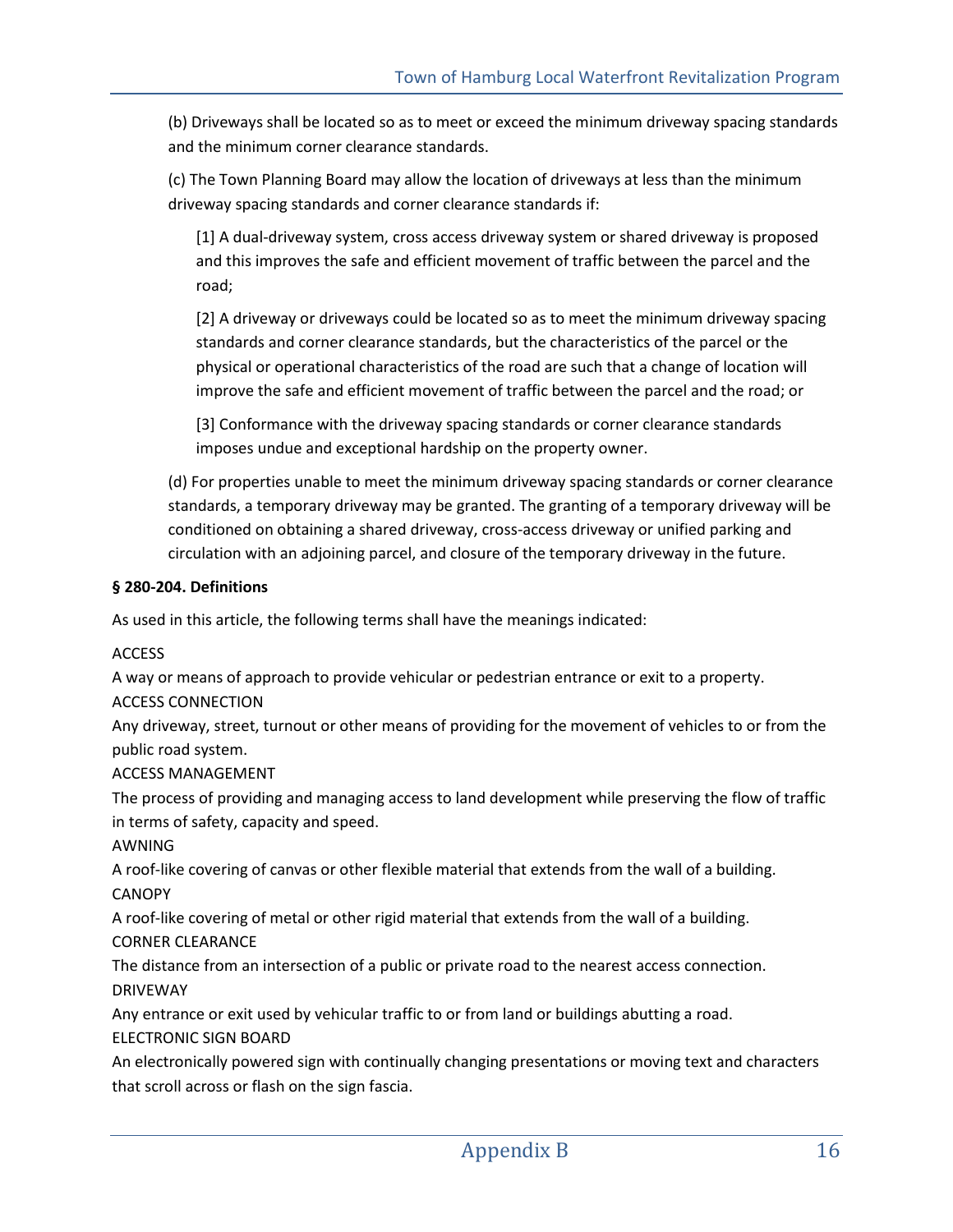## FUNCTIONAL AREA (INTERSECTION)

The area beyond the physical intersection of two roads that comprises decision and maneuver distance plus any required vehicle storage length.

LANDSCAPE SERVICES

Any use or establishment that provides off-site landscaping services requiring the use of machinery,

equipment, trucks and other appurtenances that must be stored on the premises.

# NONCONFORMING ACCESS

Features of the access system of a parcel that existed prior to the effective date of this chapter and that do not conform to the requirements of this chapter.

PARCEL

A division of land comprised of one or more lots in contiguous ownership.

# REASONABLE ACCESS

The minimum number of access connections, direct or indirect, necessary to provide safe access to and from a public road, as consistent with the purpose and intent of this article and any other applicable plans and policies of the Town.

# ROAD

A way for vehicular traffic, whether designated as a street, highway, thoroughfare, parkway, throughway, avenue or boulevard, lane, cul-de-sac, place, or otherwise designated, and includes the entire area within the right-of-way.

SERVICE ROAD (also ACCESS ROAD)

A public or private road, auxiliary to and normally located parallel to a controlled access facility, that maintains local road continuity and provides access to parcels adjacent to the controlled-access facility. SHARED DRIVEWAY

A driveway connecting two or more contiguous parcels to the public road system.

STRIP PLAZA

A structure that houses three or more commercial businesses located along a highway or on a large site that may contain other commercial facilities.

TEMPORARY ACCESS

Provision of direct access to a road until that time when adjacent properties develop, in accordance with a joint access agreement or frontage road plan.

# **§ 280-205. Modification of requirements; referral to other agencies**

A. The Planning Board may waive or modify any design requirements under this article of Chapter 280, as long as it does not diminish the intent and purpose of the District and does not infringe upon the authority of the Zoning Board of Appeals.

B. All projects requiring Planning Board approval must be referred to the Shoreline Revitalization Committee and the Traffic Safety Advisory Board.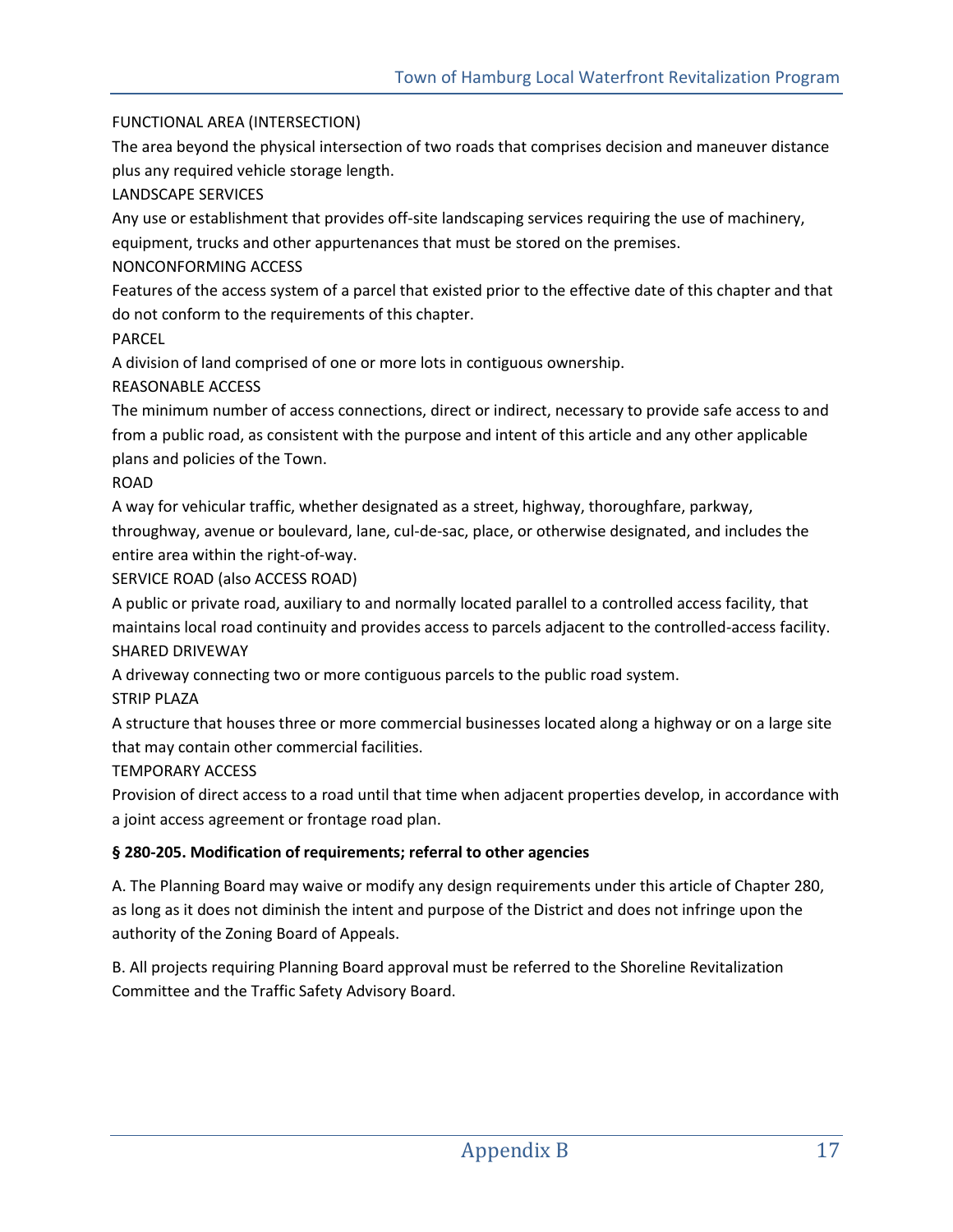# **ARTICLE XXXI. PR Park/Recreation Lands District**

[Added 4-22-2002 by L.L. No. 4-2002]

#### **§ 280-206. Intent**

The intent of the Park/Recreation Lands District is to provide a special zoning classification for passive and active recreational facilities, including both public and privately owned properties, in order to ensure the proper location and protection of recreational lands.

#### **§ 280-207. Permitted uses**

The following uses are permitted in the Park Lands District

A. Principal structures and uses:

(1) Publicly owned recreation uses (passive and active).

(2) Privately owned passive recreational uses such as conservation areas and public education facilities relating to the environment.

- (3) Wildlife reservations and sanctuaries, including related structures (fishing areas, ponds, etc.).
- (4) The following recreational uses, both public and private (special use permit required):
	- (a) Golf courses and country clubs.
	- (b) Sportsman and gun clubs.
	- (c) Tennis, racquetball and handball facilities.
	- (d) Ice-skating facilities.
	- (e) Basketball, baseball, football, soccer, volleyball, lacrosse and other field sport facilities.
	- (f) Picnic grounds, and groves, for which a fee or rental is charged.
- (5) Beaches.
- B. Accessory structures and/or uses:
	- (1) Uses and structures customarily incidental to the above.
	- (2) Residence of custodian or staff. this chapter.
	- (4) Landscaping, as directed by the Planning Board.
	- (5) Signs, as permitted by Article XXXVI of this chapter.
	- (6) Other related environmental/passive uses.

#### **§ 280-208. Minimum lot size**

Unless otherwise provided, the minimum lot size in the PR District shall be as specified in this section.

A. The area or parcel of land for a permitted public facility use shall be as required to provide a site adequate for the main and accessory buildings, off-street parking, loading and stacking, landscaping and other accessory uses, yards and open spaces.